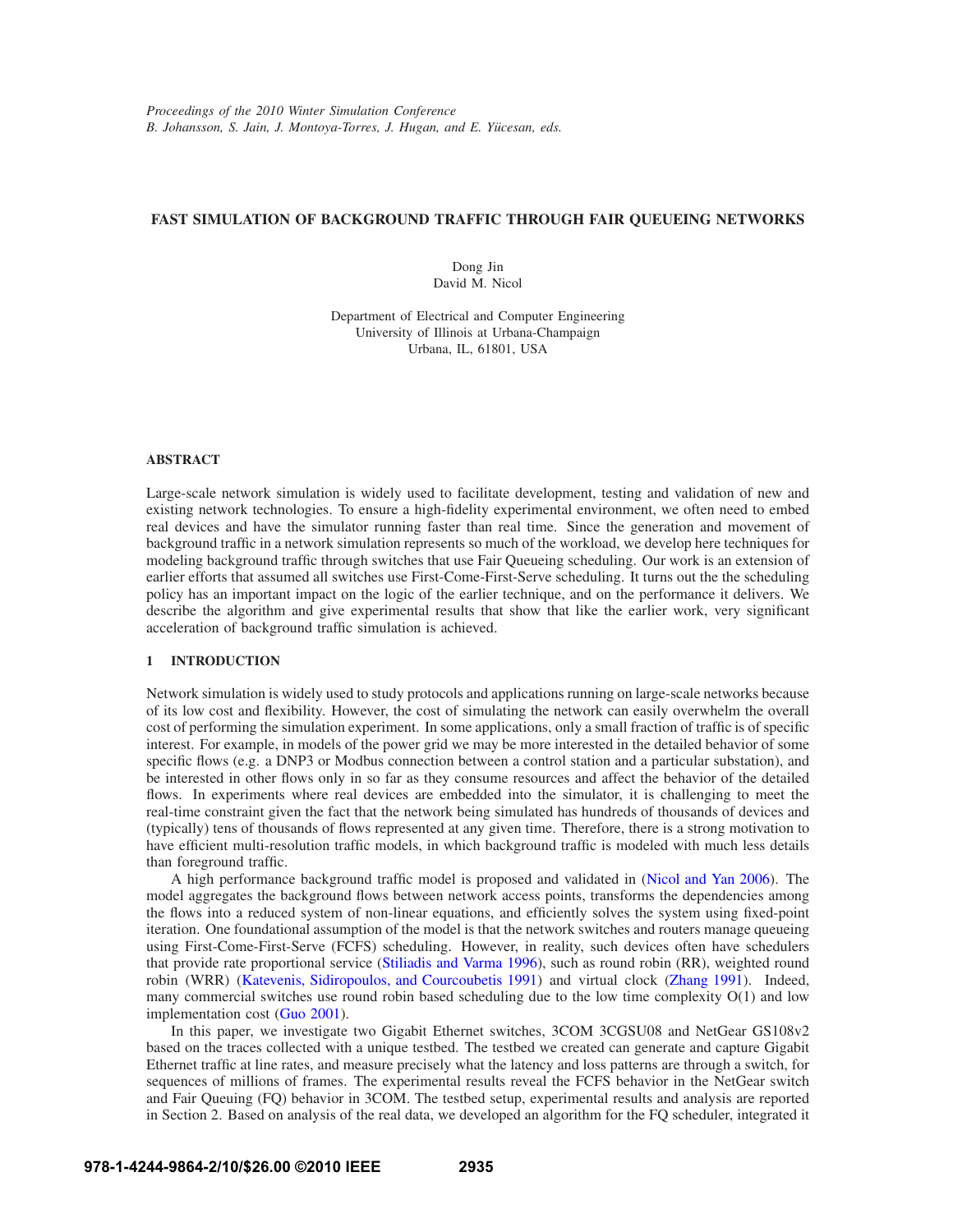with the existing algorithm based on the FCFS scheduler. The new version of the background traffic model is presented in Section 3. We then validated the model in terms of convergence behavior, simulation speed and accuracy, and compared the simulation results between the FCFS networks and the FQ networks in Section 4.

# **2 MEASUREMENT**

# **2.1 Testbed**

A comprehensive study of a Gigabit Ethernet switch, such as the frame loss and delay patterns, output rate and drop rate of each flow, requires a testbed to

- generate traffic up to line rate with user configured parameters such as frame size, sending rate and inter-frame gap,
- record frame delays and arrival orderings with microsecond resolution,
- capture frames at line rate with little loss.

We built a testbed that uses hardware to instrument, transmit, and capture Ethernet frames at line rates. Figure 1(a) depicts our solution. Traffic is generated using a 4-port NetFPGA card (Covington et al. 2009) (Watson, McKeown, and Casado 2006); the frames to send can be loaded from a pcap file with user-specified sending rate. A 4.5G4 Endace DAG card (Endace 2009) is the receiving end, which places time-stamps on received frames using a clock that has 10 ns resolution; the card can also capture and store millions of frames with zero loss at 1 Gb/s. In order to time the passage of a frame through a switch, we took advantage of the NetFPGA card's ability to simultaneously send identical flows from each port. Two identical flows are generated from the NetFPGA to the same destination, for example, in Figure 1(a) a frame is sent simultaneously out on ports N1 and N4 of the NetFPGA card. One instance arrives at port D4 of the DAG and is time-stamped on receipt. The other enters the switch via port S1, is routed out via port S5, and arrives at the DAG on port D1 where it is time-stamped. The difference in time stamps is the delay through the switch (and time on the wire from switch to DAG). To validate the approach, we replaced the switch with a wire and calculated the difference under a 1 Gb/s sending rate. The measured delay has mean 0 ns and standard deviation 0.004 ns, which is low enough given the microsecond delay in the switch. This design does not require clock synchronization between the NetFGPA card and the DAG card.

The data flows generated in the experiments were Constant Bit Rate (CBR) Ethernet raw frames in pcap format, and a sequence number was added into each frame. The frame size is fixed at 1500 bytes to minimize the inter-frame gap and so maximize the sending/receiving rate. We generated one million frames for every flow, in every experiment. Post analysis of received frames can identify the missing frames by analyzing the sequence numbers. Likewise the difference between timestamps on frames with identical sequence numbers (one which passed directly to the DAG, the other which passed first through the switch) gives that frame's delay. In addition, we can also calculate the output rate and the drop rate of each flow. Both cards are placed on the same PC (four dual-core 2.0GHz CPUs running CentOS 5.2). We captured data from two 8-port Gigabit Ethernet switches: 3COM 3CGSU08 and NetGear GS108v2. They are all simple low-end commodity switches with no configuration interface available, and every port is identical. All ports were connected by cat-6 Ethernet cables.

# **2.2 Experiment and Data Analysis**

The first set of experiments (see Figure 1(a)) monitored a single flow whose sending rate varies from 100 Mb/s to 1 Gb/s with 100 Mb/s increment, with no background traffic. We observed that the delay in both switches behaves constantly with no loss, about 13  $\mu$ s for the NetGear switch and 18  $\mu$ s for the 3COM switch. The delay added by each switch has the same mean value under any sending rate up to 1Gb/s and the variance is close to  $\theta$   $\mu$ s. This shows that the switches handle line rate without loss, the switches have significantly different delays, and that with deterministic inter-arrival times those delays are constant.

In the second set of experiments, we kept the single flow, and added various combination of background traffic flows going through other ports, such as three parallel 1 Gb/s CBR flows (see Figure 1(b)) and five 1 Gb/s CBR flows from five input ports to one output port (see Figure 1(c)), *other than* the one targeted by the monitored flow. These experiments revealed the same behavior of delay and loss on the monitored flow as we saw in the first experiments when there were no background flows. From these experiments we learned that (1) both switches can handle nearly 1 Gb/s flows at each output —no frame losses were observed until the total rate of the flows to the same output port reached 988 Mb/s, and (2) flows coming from different source ports and going to different destination ports do not affect each other.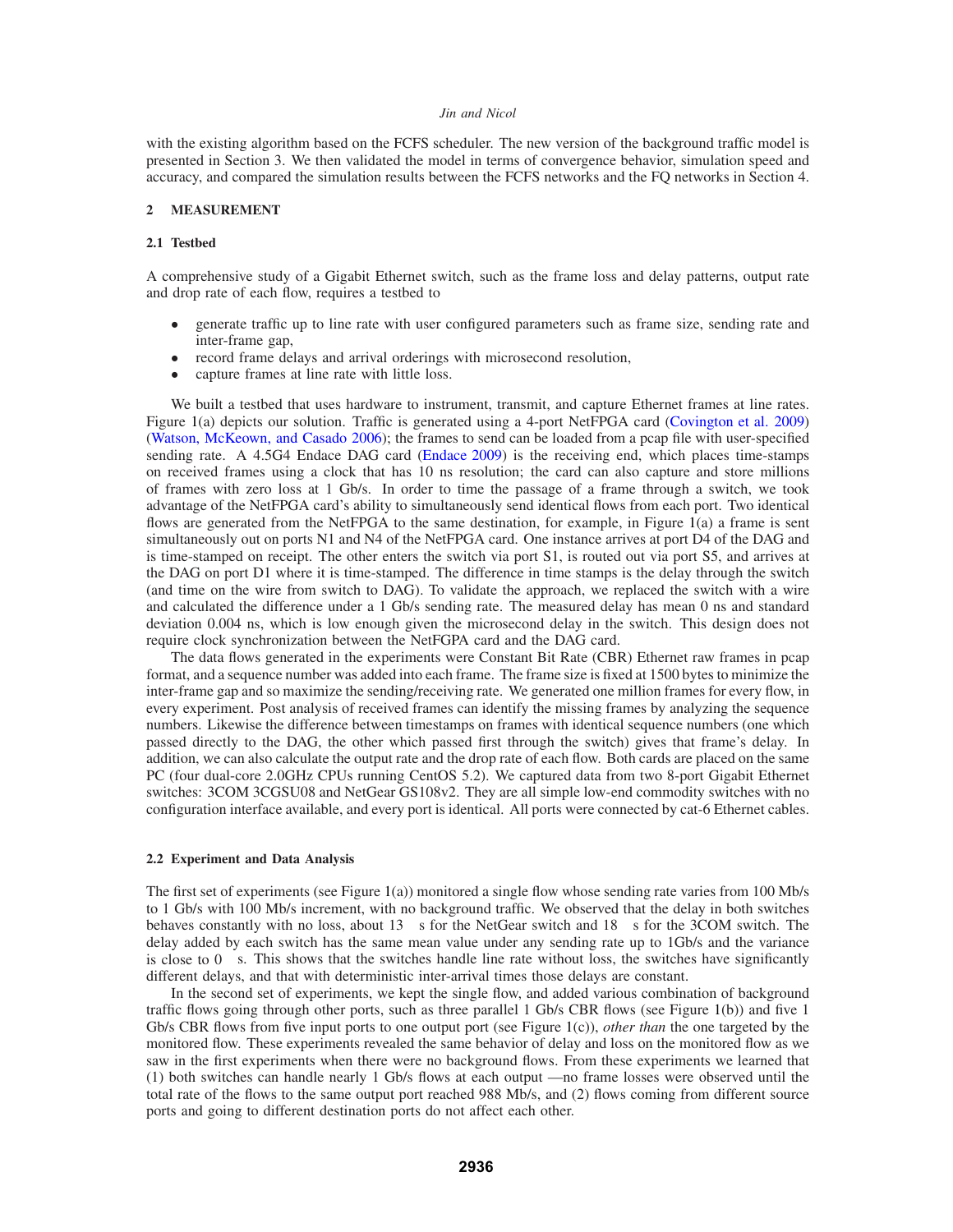



Figure 1: Testbed Overview and Experiment Setup

The third set of experiments monitored the output rate of three flows from three input ports to the same output port, as shown in Figure 1(d). Flow 1 moves at 100 Mb/s, flow 2 moves at 500 Mb/s, and flow 3 varies from 100 Mb/s to 1 Gb/s with a 100 Mb/s increment. Table 1 shows the results from the NetGear switch and Table 2 shows the results from the 3COM switch. When total input rate of the three injected flows does not exceed the switch's service capacity (which is 1 Gb/s in theory and 988 Mb/s as observed), both switches experienced zero drop rate on every flow. When the total input rate exceeds the maximum service rate, the NetGear switch dropped frames in all the three flows and the drop rate is almost same. However, for the 3COM switch, we observed that (1) all frames in flow 1 (100 Mb/s) were received, and (2) frames in flow 2 and 3 ( $\geq$  500 Mb/s) equally share the remaining bandwidth. The implication is that all flows have the same bandwidth reservation ( $\approx$  333 Mb/s) and the switch served the connections in proportion to their reservation, and then distributes the extra bandwidth equally among the active flows.

| Input Rate (Mb/s) |        | Output Rate (Mb/s) |        |        | Drop Rate |          |          |          |
|-------------------|--------|--------------------|--------|--------|-----------|----------|----------|----------|
| Flow 1            | Flow 2 | Flow 3             | Flow 1 | Flow 2 | Flow 3    | Flow 1   | Flow 2   | Flow 3   |
| 100               | 499    | 100                | 100    | 499    | 100       | $\Omega$ | $\Omega$ | $\Omega$ |
| 100               | 499    | 200                | 100    | 499    | 200       | $\theta$ | $\Omega$ | $\Omega$ |
| 100               | 499    | 299                | 100    | 499    | 299       | $\theta$ | $\Omega$ | $\Omega$ |
| 100               | 499    | 399                | 98     | 492    | 394       | 0.02     | 0.01     | 0.01     |
| 100               | 499    | 499                | 90     | 447    | 447       | 0.10     | 0.10     | 0.10     |
| 100               | 499    | 599                | 83     | 414    | 487       | 0.17     | 0.17     | 0.19     |
| 100               | 499    | 699                | 77     | 383    | 525       | 0.23     | 0.23     | 0.25     |
| 100               | 499    | 799                | 72     | 359    | 554       | 0.28     | 0.28     | 0.31     |
| 100               | 499    | 899                | 68     | 339    | 578       | 0.32     | 0.32     | 0.36     |
| 100               | 499    | 988                | 65     | 316    | 604       | 0.35     | 0.37     | 0.39     |

Table 1: NetGear, Results of the Three Input Flows to One Output Port Experiment

To investigate switch behavior, we collected the individual flow's detailed delay and loss patterns. By utilizing all four ports of the NetFPGA card, the testbed can monitor delay and loss patterns of two flows. We removed flow 3 in Figure (d) and ran the fourth set of experiments to monitor flow 1 and flow 2. The sending rates on both flows were varied from 100 Mb/s to 1Gb/s with a 100 Mb/s increment. Figure 2(a) and (b) show one sample pattern of two input flows with sending rates 900 Mb/s and 300 Mb/s—2(a) describes the 3COM switch and 2(b) describes the NetGear switch. Frames are ordered according their arrival timestamp. The delay is plotted on the y-axis and a value zero represents a loss. The NetGear switch dropped frames from both 900 Mb/s and 300 Mb/s flows, in bursts, while the 3COM switch dropped frames only from the 900 Mb/s flow, not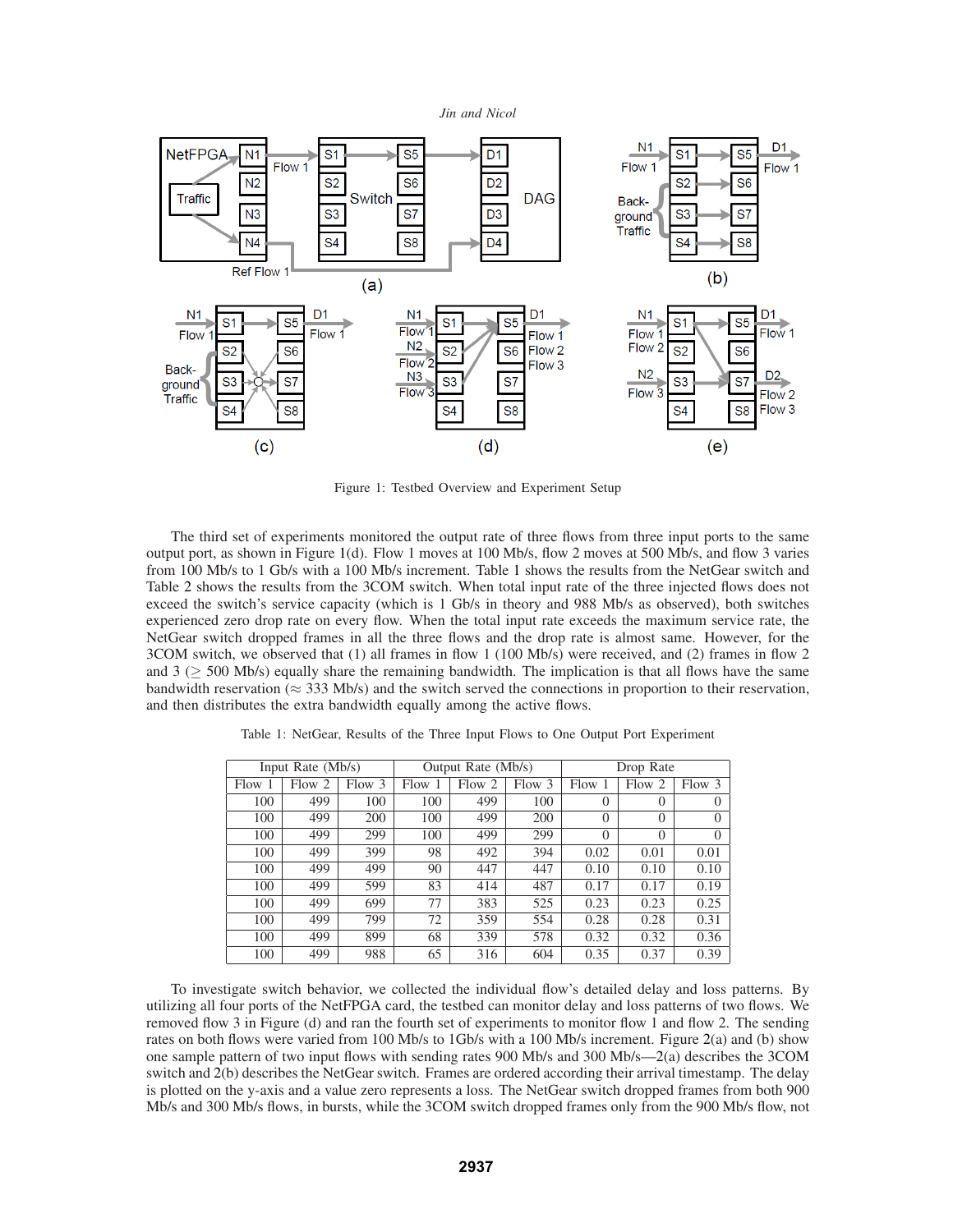| Input Rate $(Mb/s)$ |        | Output Rate (Mb/s) |        |        | Drop Rate |                |          |          |
|---------------------|--------|--------------------|--------|--------|-----------|----------------|----------|----------|
| Flow 1              | Flow 2 | Flow 3             | Flow 1 | Flow 2 | Flow 3    | Flow 1         | Flow 2   | Flow 3   |
| 100                 | 499    | 100                | 100    | 499    | 100       | $\Omega$       | $\Omega$ | $\Omega$ |
| 100                 | 499    | 200                | 100    | 499    | 200       | $\theta$       | $\Omega$ | $\theta$ |
| 100                 | 499    | 299                | 100    | 499    | 299       | $\Omega$       | $\theta$ | $\theta$ |
| 100                 | 499    | 399                | 100    | 486    | 399       | $\theta$       | 0.03     | $\Omega$ |
| 100                 | 499    | 499                | 100    | 443    | 442       | $\Omega$       | 0.11     | 0.11     |
| 100                 | 499    | 599                | 100    | 443    | 442       | $\Omega$       | 0.11     | 0.26     |
| 100                 | 499    | 699                | 100    | 443    | 442       | $\Omega$       | 0.11     | 0.37     |
| 100                 | 499    | 799                | 100    | 443    | 442       | $\theta$       | 0.11     | 0.45     |
| 100                 | 499    | 899                | 100    | 443    | 442       | $\Omega$       | 0.11     | 0.51     |
| 100                 | 499    | 988                | 100    | 442    | 443       | $\overline{0}$ | 0.11     | 0.55     |

Table 2: 3COM, Results of the Three Input Flows to One Output Port Experiment

in bursts. Indeed, as we increased the rate of the slower flow, the 3COM switch did not drop any frames until it reached 500 Mb/s. The delays of both flows increase together and stabilize at same level for the NetGear switch, while the delay of the two flows stabilized at different values in the 3COM switch. The distinctive behavior of the two switches can be explained by different scheduling policies as studied in (Jin, Nicol, and Caesar 2010). The scheduler in the NetGear switch and the 3COM switch can be modeled respectively by a FCFS server and a weighed round robin server, which belongs to the class of rate proportional server (Stiliadis and Varma 1996).



Figure 2: Delay/Loss Pattern, Two Input Flows to One Output Port, (a) 3COM (b) NetGear

In the fifth set of experiments, we injected three flows into the switch, where flow 1 and flow 2 shared the same input port  $(S1)$  and flow 2 and flow 3 shared the same output port  $(S7)$ , as shown in Figure 1(e). The input rate of flow 3 is fixed to the line rate (988 Mb/s), which ensures the sum of flow 2 and flow 3 would always be greater than the maximum service rate and would result frame losses at outport S7. We want to observe flow 2's impact on flow 1 when flow 2 itself is congested. Table 3 shows the output rates for both switches. The results show that the output rate of flow 1 is always equal to its input rate for both switches. Further experiments actually reveal the same behavior of delay and loss on flow 1 as we saw in the first experiment. Therefore, flow 2 does not affect flow 1 at all. This can be explained by the virtual output queue, in which frames are classified according to their destination MAC addresses upon arrival at the input port. The frames with different destination MAC will then be processed independently. In addition, flow 2 and flow 3 share the bandwidth identically as in the third and fourth experiments. We learn then that flows going to different destination ports do not affect each other. It is reasonable to simplify a switch model by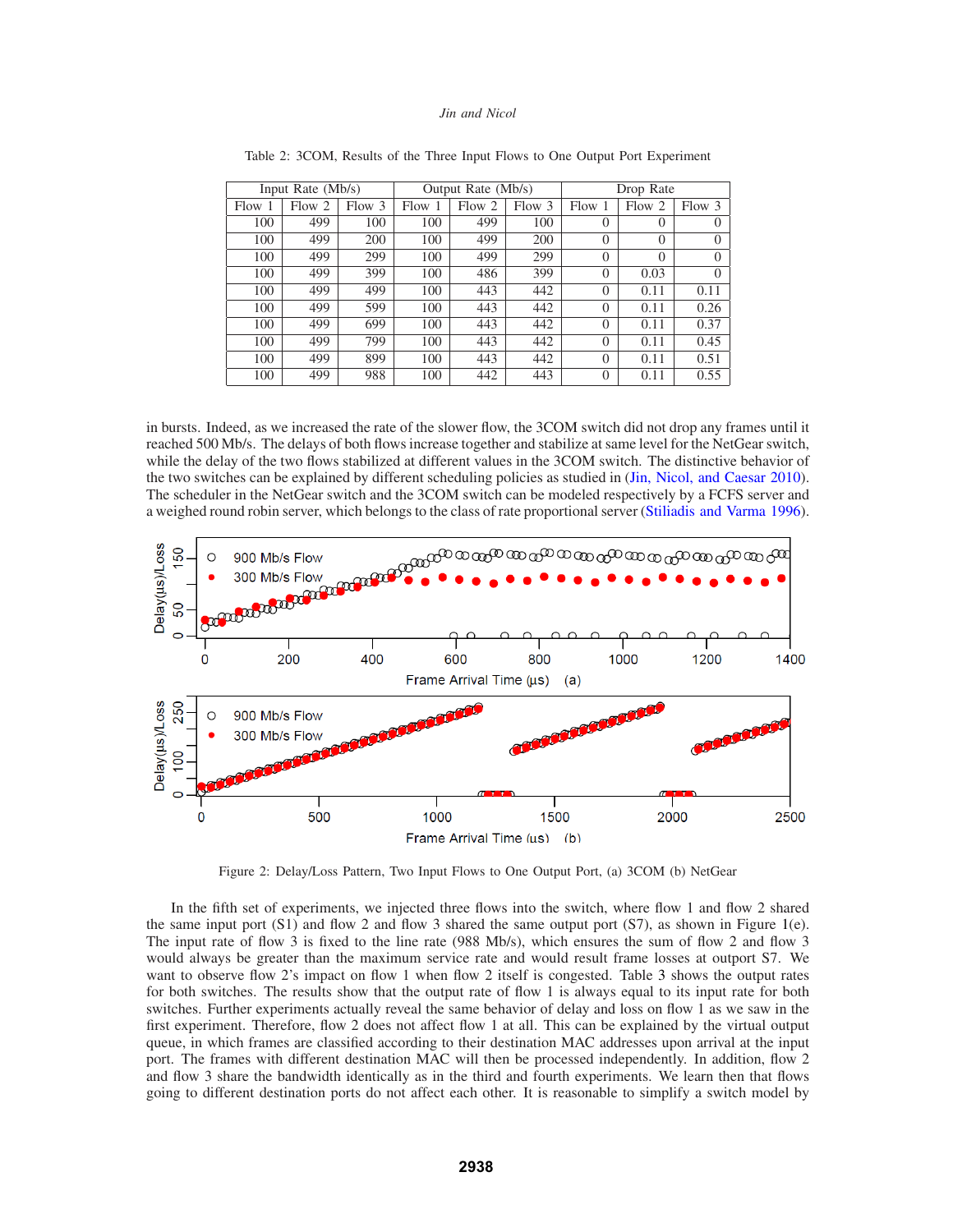modeling its output ports individually and independently. Therefore, our proposed background traffic model uses the output port as a basic element. Details will be discussed in next section.

| Input Rate (Mb/s) |        | NetGear Output Rate (Mb/s) |        |        | 3COM Output Rate (Mb/s) |        |        |        |
|-------------------|--------|----------------------------|--------|--------|-------------------------|--------|--------|--------|
| Flow              | Flow 2 | Flow 3                     | Flow 1 | Flow 2 | Flow 3                  | Flow 1 | Flow 2 | Flow 3 |
| 99                | 889    | 988                        | 99     | 466    | 521                     | 99     | 493    | 495    |
| 198               | 790    | 988                        | 197    | 435    | 552                     | 197    | 491    | 497    |
| 329               | 659    | 988                        | 329    | 404    | 583                     | 329    | 492    | 496    |
| 494               | 494    | 988                        | 493    | 338    | 649                     | 493    | 492    | 496    |
| 659               | 329    | 988                        | 658    | 258    | 729                     | 658    | 329    | 658    |
| 790               | 198    | 988                        | 790    | 167    | 820                     | 790    | 197    | 790    |
| 889               | 99     | 988                        | 888    | 90     | 897                     | 888    | 99     | 888    |

Table 3: Experimental Results: Three Flows with Two Sharing One Input Port and Two Sharing One Output Port

We modified the input pcap file of flow 1 by redirecting the source IP address on half of the frame to a different source IP address, and used the modified traffic input to conduct all the five sets of experiments again. The results were exactly same, which means the two switches use only source and destination MAC address to differentiate flows, nothing above the layer 2 header is used by the switches. Therefore, it is reasonable to aggregate flows on a per input port basis to output port pair.

From all the experiments, we learned the following important points which served as guidelines for our background traffic modeling.

- Different switches have different scheduling policy, FCFS (as revealed in the NetGear switch) and FQ (as revealed in the 3COM switch) are two common types.
- Flows going to different output ports do not influence each other, and thus a switch model can be divided into several indepedent output port models.
- Flows with the same input and output port can be aggregated.
- If the sum of input rates is no greater than the maximum service rate, i.e. the line rate, each flow's output rate is equal to it's input rate with zero loss.

# **3 COARSE-GRAINED BACKGROUND TRAFFIC MODELING AND SIMULATION**

#### **3.1 Problem Formulation**

The network being studied consists of *n* access points; the backbone is built using Gigabit Ethernet switches. We are interested in how the network shapes coarse-grained background traffic flows along the communication path from an ingress node to an egress node. In our model, the simulation time is discretized into units of length  $\Delta$ , and we use  $t_k$  to denote  $k \cdot \Delta(k=0,1,2...)$ . For any ingress-egress pair  $\langle P_i, P_j \rangle$  ( $1 \le i, j \le n$ ), we use  $T_{i,j}(t)$  to denote the ingress rate of the corresponding aggregate flow at time  $t$ . Since the simulation time is advanced by constant time-step ∆, we need to discretize the ingress rate for every aggregated flow. During the time-step  $[t_k, t_{k+1}]$ , the traffic volume injected at ingress node *i* to egress node *j* is  $\int_{t_k}^{t_{k+1}} T_{i,j}(t) dt$ . The burstiness at time scales smaller than ∆ is smoothed. To ensure that the same amount of traffic is generated, the ingress rate at the discretized time  $k \cdot \Delta$  is  $\frac{1}{\Delta} \times \int_{t_k}^{t_{k+1}} T_{i,j}(t) dt$ .<br>All the nodes in our model are connected with unidirectional links, understanding that we can model a

bi-directional link as a pair of these. The sending endpoint of a link is attached to a switch's output port. When multiple aggregate flows multiplex at the output port at time  $t_k$ , the bandwidth allocation to each flow is governed by the scheduling policy, which varies from switch to switch. A switch is modeled as a group of output ports according to the experimental results in Section 2.2.

We assume that the resource consumption of certain types of flows as well as the forwarding table of a switch change relatively infrequently. We can define a reasonable time-step, say the maximum TCP round-trip time among all flows. This allows the traffic demand generation logic to be responsive to network conditions at a TCP time-scale (i.e., react to loss on a flow). The resource consumption and the data forwarding paths are determined/re-evaluated only at the beginning of the time-step, and treat the consumption and paths as invariant for the rest of the time-step. These flows can be made sensitive to those flows modeled with higher resolution, but only at the fixed update points.

The model must capture the competition between foreground and background flows for link bandwidth. At the beginning of each time-step, for each port, we compute an estimated foreground input rate based on recent observations (or even known predictions, if such were available). As we compute new flow rates, for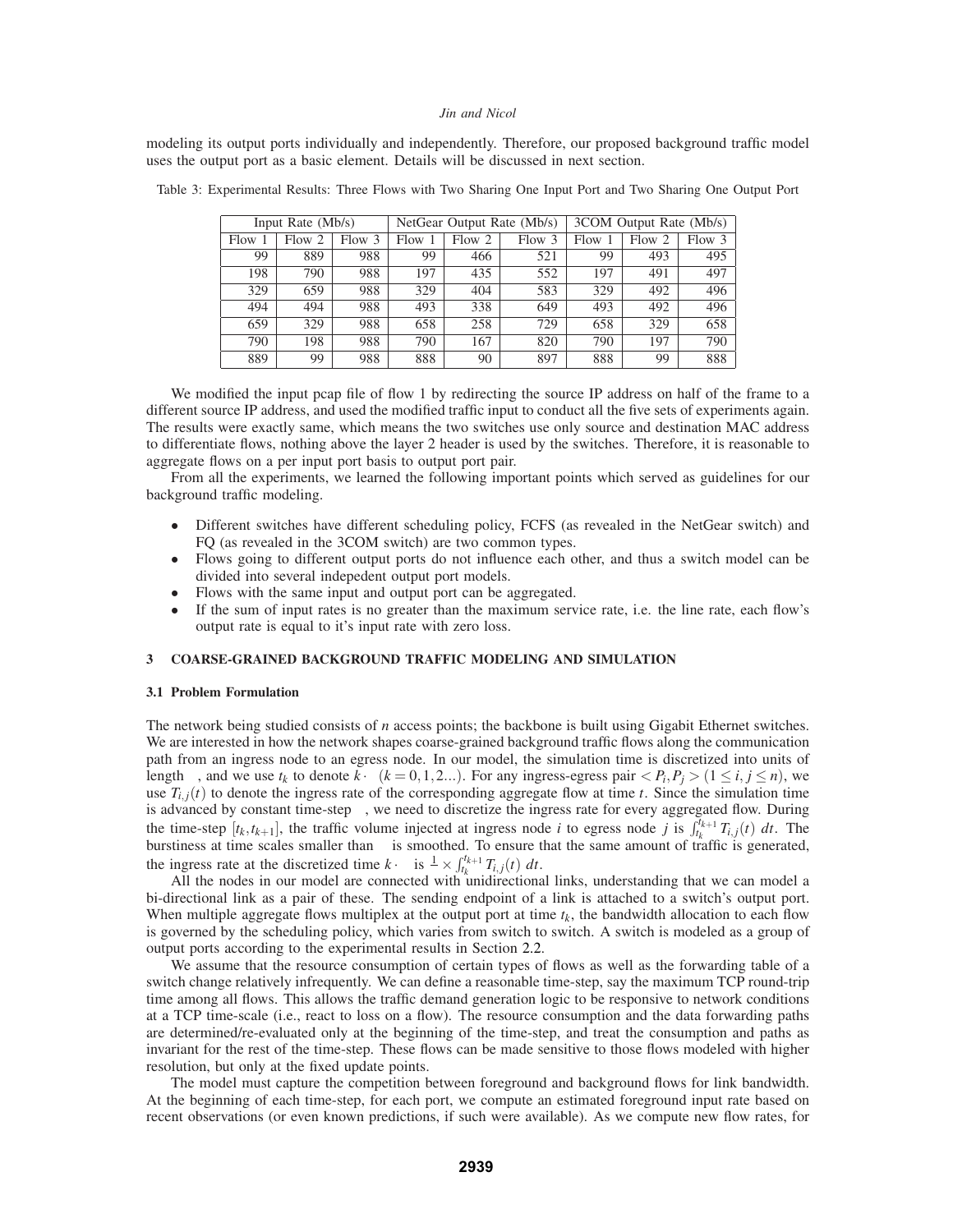that port, we treat the estimated foreground flow exactly as any other flow. The fair contribution of foreground traffic is thus considered as we allocate bandwidth for the background traffic.

#### **3.2 Model and Algorithm Description**

The goal of our algorithm is this: given a description of flow intensities at ingress nodes, efficiently determine link loads throughout the intermediate switches, and determine flow intensities at the egress nodes. Each flow is associated with a flow rate and a state variable, which can be settled, bounded or unsettled. A settled flow has a finalized flow rate; a bounded flow has a known upper bound on its flow rate; a unsettled flow is neither bounded or settled. A switch is modeled as a few independent output ports. Each port is in one of the three states: resolved, transparent and unresolved. A port is resolved if all its input flows are settled. A port is transparent if not all of its input flows are known, but the sum of the input flow rate is less than the maximum service rate. A port is unresolved if it is neither resolved or transparent. The experimental results in Section 2.2 show that for switches using either FCFS scheduling or FQ scheduling, all the output flow rates can be determined at a resolved port; at a transparent port, a flow's output rate is identical to its input flow rate.

The algorithm proposed in (Nicol and Yan 2006) works well on networks whose switches use FCFS scheduling. It transitions through four phases, each time-step: flow update computation, reduced graph generation, fixed-point iterations and residual flow update computation. Phase I propagates the flow rate and state from ingress points throughout the network; the goal is to settle flows and resolve as many ports as possible. We are necessarily left with circular dependencies among some flow variables, the remaining phases address these. Phase II identifies all the flow variables whose values are circularly dependent, and constructs a dependency graph whose vertex set is composed of all output ports with unresolved state and non-zero out degree. The unknown flow rates are the solution of a non-linear set of equations. Phase III sets up and solves these equations using fixed point iteration. Finally, phase IV substitutes the solutions into the system and finishes the computation.

To modify this algorithm for FQ switching we must reformulation some of the phase I rules to be applied at FQ switches. Other phases are the same; details and validation can be found in (Nicol and Yan 2006). The parameters used by the phase I algorithm are explained as follows:

- *S<sub>p</sub>* State of port  $p \in \{Resolved, Transparent, Unresolved\}$
- Total number of input flows of port *p*
- Bandwidth of port  $p$ , i.e. the maximum service rate of port  $p$
- Set of input flows passing through port *p*
- *Sin State of input flow <i>i* at port  $p \in \{Settled, Bounded, Unsettled\}$
- *Sout State of output flow <i>i* at port  $p \in \{Settled, Bounded, Unsettled\}$
- λ*in* Input rate of flow  $i$  passing through port  $p$
- λ*out*
- $\lambda_{i,p}^{out}$  Output rate of flow *i* passing through port *p*  $\Lambda_{in,n}$  Sum of all input flow rates into port *p* Λ*in*,*<sup>p</sup>* Sum of all input flow rates into port *p*

 $\Lambda_{in,p}^{setled}$ <br> $R_{i,p}$ Sum of all settled input flow rate of port *p* 

- 
- $R_{i,p}$  Reserved bandwidth for input flow *i* of port *p*, for FQ  $E_p$  Total extra bandwidth available (bandwidth reserved bu Total extra bandwidth available (bandwidth reserved but not actually used) for port  $p$ , for FQ
- *mp* Number of flows not yet processed at port *p*, for FQ

In the initialization stage of each time-step, all the ingress nodes generate traffic. Thus, the ingress nodes are in the resolved state, and all the corresponding output flows are settled. All the switches and egress nodes are in the unsettled state and all their connected flows are in the unsettled state. The changes at the ingress nodes then propagate through the entire networks through a 3-step algorithm and loops until no more ports and flows change their rates and states.

Step 1 is to decide the state of a port *p* based on the input flows.

$$
S_p = \begin{cases} Resolved & if \quad \forall i \in F_p, S_{i,p}^{in} = Settled \\ Transparent & if \quad \Lambda_{in,p} \le U_p \\ Unresolved & else \end{cases}
$$

Step 2 calculates the rate and state of all the output flows of port *p*. Rules are selected based on the port state and the scheduling policy of the switch. They are summarized in Table 4. For a resolved port, all the input flow rates are known, therefore all the output flow rates can be computed and all the out flow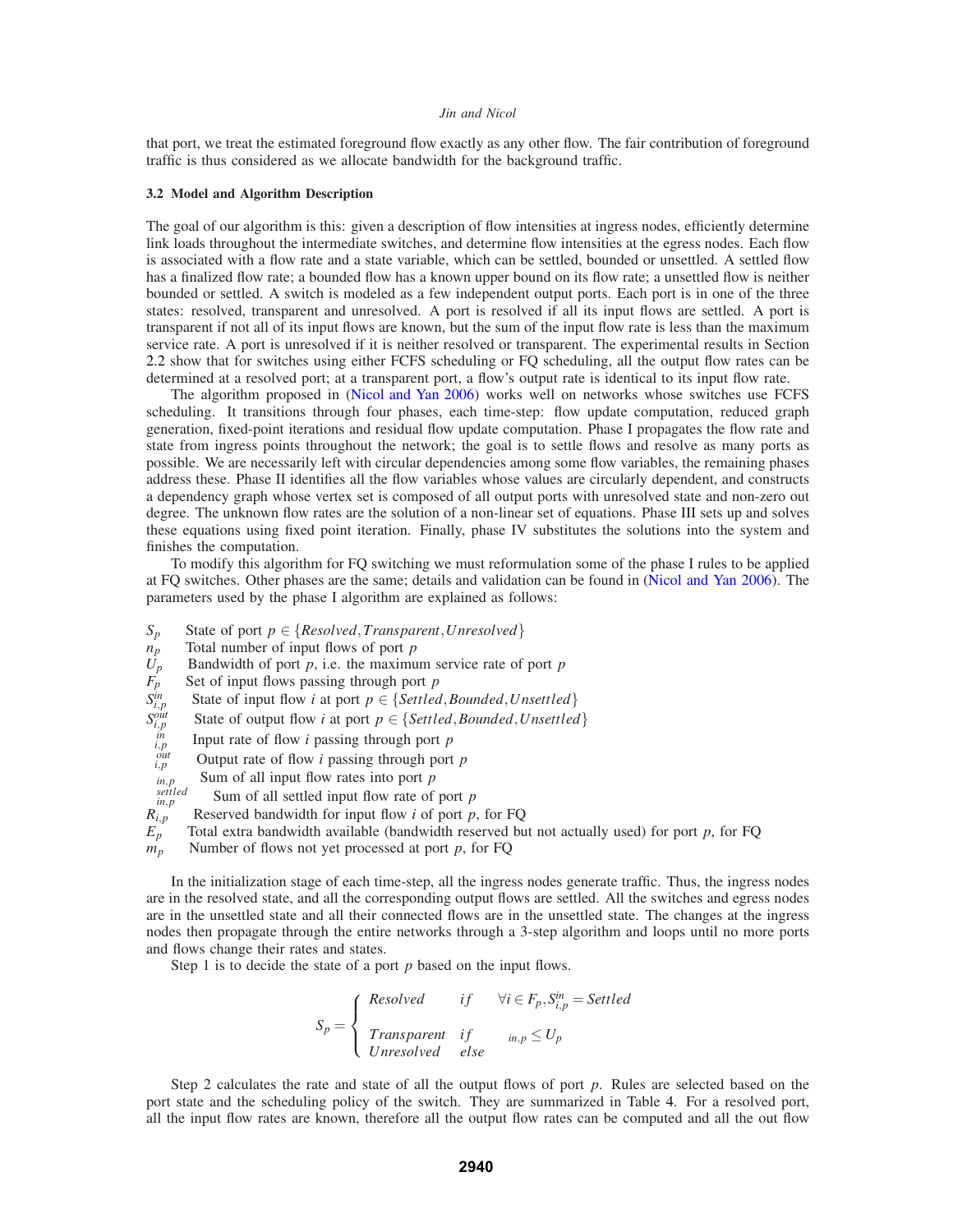states can be determined. For a transparent port, the rate and state of all the output flows is same as the corresponding input flows. For a unresolved port, the goal is to determine the upper bound of its output flows. If the corresponding input flow is settled, the upper bound is derived by ignoring all bounded input flows. If the corresponding input flow is bounded, the upper bound is derived by ignoring all other bounded input flows and treat itself as settled with rate set to the bounded rate.

| Port State  | Scheduling Policy | Algorithm                                                                                                                                                                                                                                                                                                            |  |  |  |  |
|-------------|-------------------|----------------------------------------------------------------------------------------------------------------------------------------------------------------------------------------------------------------------------------------------------------------------------------------------------------------------|--|--|--|--|
| Resolved    | <b>FCFS</b>       | $\forall i \in F_p$ , $S_{i,p}^{out} = Settled$ , $\lambda_{i,p}^{out} = \lambda_{i,p}^{in} \times min(1, \frac{U_p}{\Delta_{i,p}})$                                                                                                                                                                                 |  |  |  |  |
|             | <b>FQ</b>         | Initially, sort $F_p$ according to $\lambda_{i,p}^{in}$ , $E_p = 0, m_p = n_p$ ;                                                                                                                                                                                                                                     |  |  |  |  |
|             |                   |                                                                                                                                                                                                                                                                                                                      |  |  |  |  |
|             |                   | Every input flow processing round,                                                                                                                                                                                                                                                                                   |  |  |  |  |
|             |                   |                                                                                                                                                                                                                                                                                                                      |  |  |  |  |
|             |                   | $\lambda_{i,p}^{out} = \left\{ \begin{array}{ccc} \lambda_{i,p}^{in} & if & \lambda_{i,p}^{in} \leq R_{i,p} \\ & & \\ min(\lambda_{i,p}^{in}, R_{i,p} + \frac{E_p}{m_n}) & if & \lambda_{i,p}^{in} > R_{i,p} \\ \end{array} \right.$                                                                                 |  |  |  |  |
|             |                   | $m_p = m_p - 1, E_p = E_p + R_{i,p} - \lambda_{i,p}^{out}$                                                                                                                                                                                                                                                           |  |  |  |  |
| Transparent | <b>FCFS</b>       | $\forall i \in F_p, \lambda_{i,p}^{out} = \lambda_{i,p}^{in}$ and $S_{i,p}^{out} = S_{i,p}^{in}$                                                                                                                                                                                                                     |  |  |  |  |
|             | <b>FO</b>         |                                                                                                                                                                                                                                                                                                                      |  |  |  |  |
|             | <b>FCFS</b>       |                                                                                                                                                                                                                                                                                                                      |  |  |  |  |
| Unresolved  |                   | $\lambda_{i,p}^{out} = \left\{ \begin{array}{ccc} \lambda_{i,p}^{in} \times min(1,\frac{U_p}{\Lambda_{in,p}^{setiled}}) & if & S_{i,p}^{in} = Settled \\ & & \\ \lambda_{i,p}^{in} \times min(1,\frac{U_p}{\Lambda_{i}^{setled}+1}) & if & S_{i,p}^{in} = Bounded \end{array} \right.$                               |  |  |  |  |
|             |                   | $\begin{aligned} \frac{S_{i,p}^{out}=Bounded}{\forall j \in F_{p} \land S_{j,p}^{in}=Bounded,} &\lambda_{j,p}^{in}=0 \quad if \quad S_{i,p}^{in}=Settled \\ Initially, &\forall j \in F_{p} \land S_{j,p}^{in}=Bounded \land j \neq i, \quad \lambda_{j,p}^{in}=0 \quad if \quad S_{i,p}^{in}=Bounded \end{aligned}$ |  |  |  |  |
|             |                   |                                                                                                                                                                                                                                                                                                                      |  |  |  |  |
|             | <b>FQ</b>         |                                                                                                                                                                                                                                                                                                                      |  |  |  |  |
|             |                   |                                                                                                                                                                                                                                                                                                                      |  |  |  |  |
|             |                   |                                                                                                                                                                                                                                                                                                                      |  |  |  |  |
|             |                   | Compute $\lambda_{i,p}^{out}$ using the same algorithm for FQ resolved port case                                                                                                                                                                                                                                     |  |  |  |  |
|             |                   | $S_{i,p}^{out} = \begin{cases} S_{i,p}^{in} & if \quad \lambda_{i,p}^{in} \leq R_{i,p} \\ Bounded & else \end{cases}$                                                                                                                                                                                                |  |  |  |  |
|             |                   |                                                                                                                                                                                                                                                                                                                      |  |  |  |  |

Table 4: Rules of Phase I, Flow Update Computation

Step 3 is to pass the rate and state of the output flow to the next switch's input along the flow's path.

$$
\lambda_{i,p+1}^{in} = \lambda_{i,p}^{out}, S_{i,p+1}^{in} = S_{i,p}^{out}
$$

#### **4 EVALUATION**

We now turn to an experimental evaluation of our algorithms. The topology built for the experiment has 294 hosts, 882 directional links and 11,760 flows. The link bandwidth is 1 Gb/s. The switches used in the network all use the FCFS schedulers or the FQ schedulers for comparison. We use a Possion-Pareto-Burst-Process (PPBP) (Zukerman, Neame, and Addie 2003) traffic model to generate the ingress rates for each flow. A Poisson process generates arrivals, each of which contributes a random traffic volume that is sampled from a Pareto distribution. The PPBP is recognized as a good model of traffic arrival to a backbone. We adjust its input parameter to achieve desired average link utilization. The Hurst parameter for the Pareto distribution is set to 0.8 for all the experiments.

Our evaluation is focused on execution speed and accuracy, both relative to a pure packet simulation. The experimental design sets a target average link utilization and chooses PPBP parameters that produce such loadings. In all experiments a time-step is 1 second of simulation time, and each experiment advances simulation time 1000 seconds. Each time-step we measure how many ports end up in dependency cycles, and how many fixed point iterations are required to solve the dependencies. For each target link utilization we run 10 experiments. Our performance metrics are based on observations from all time-steps.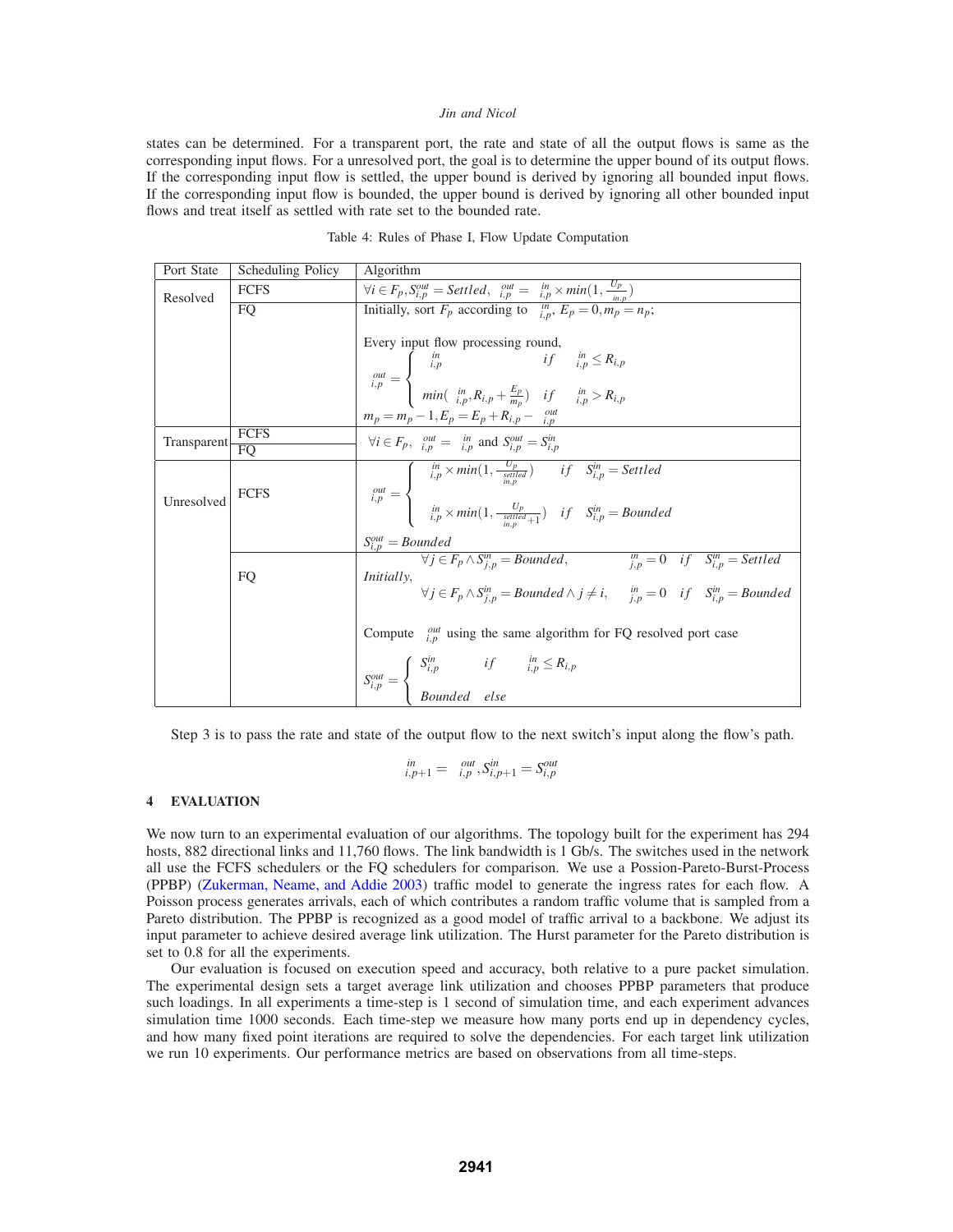## **4.1 Convergence Behavior**

We consider a solution at a time-step to be converged when the maximum relative difference between successive approximations to any flow rate is 0.001, for example, when  $|\lambda_{n+1} - \lambda_n| / \lambda_n \leq 0.001$  for all flow rates  $\lambda_n$ . In addition, the desired average link utilization is 90% in all the convergence study experiments.

Figure 3 describes the distribution the number of ports on the dependence graph generated in phase II (over all time-steps and all runs), and the distribution of the number of iterations used to reach fixed-point solutions in phase III, for the FCFS network and the FQ network respectively. This data shows that even under high network load (90% link utilization) our algorithm significantly reduces the number of ports involved in the fixed point iteration, and finds the solution in a small number of iterations.

The data shows that the FQ structure tends to induce fewer ports in dependency cycles (7.6% for the FCFS network and 2.2% for the FQ network), and (consequently) fewer iterations of the fixed point algorithm for solution. We understand the difference as being due to the fact that the reserved bandwidth for an individual flow in the FQ switch can produce more settled flows. For FCFS switches under congestion all the output flows change if one input flow changes rate, whereas for FQ switches, an input flow within its reserved bandwidth will not change its output rate.



Figure 3: Convergence Experiment Results, 90% Link Utilization

#### **4.2 Simulation Speed**

The algorithm must execute quickly if it is to be useful for large scale network simulation. The authors in (Nicol and Yan 2006) examine the speedup of the algorithm for FCFS networks relative pure packet simulation for background flows and observe speedups exceeding 3000 when executing on an ordinary PC. We infer that similar speedups will be achieved using our algorithm on FQ networks by comparing execution speed with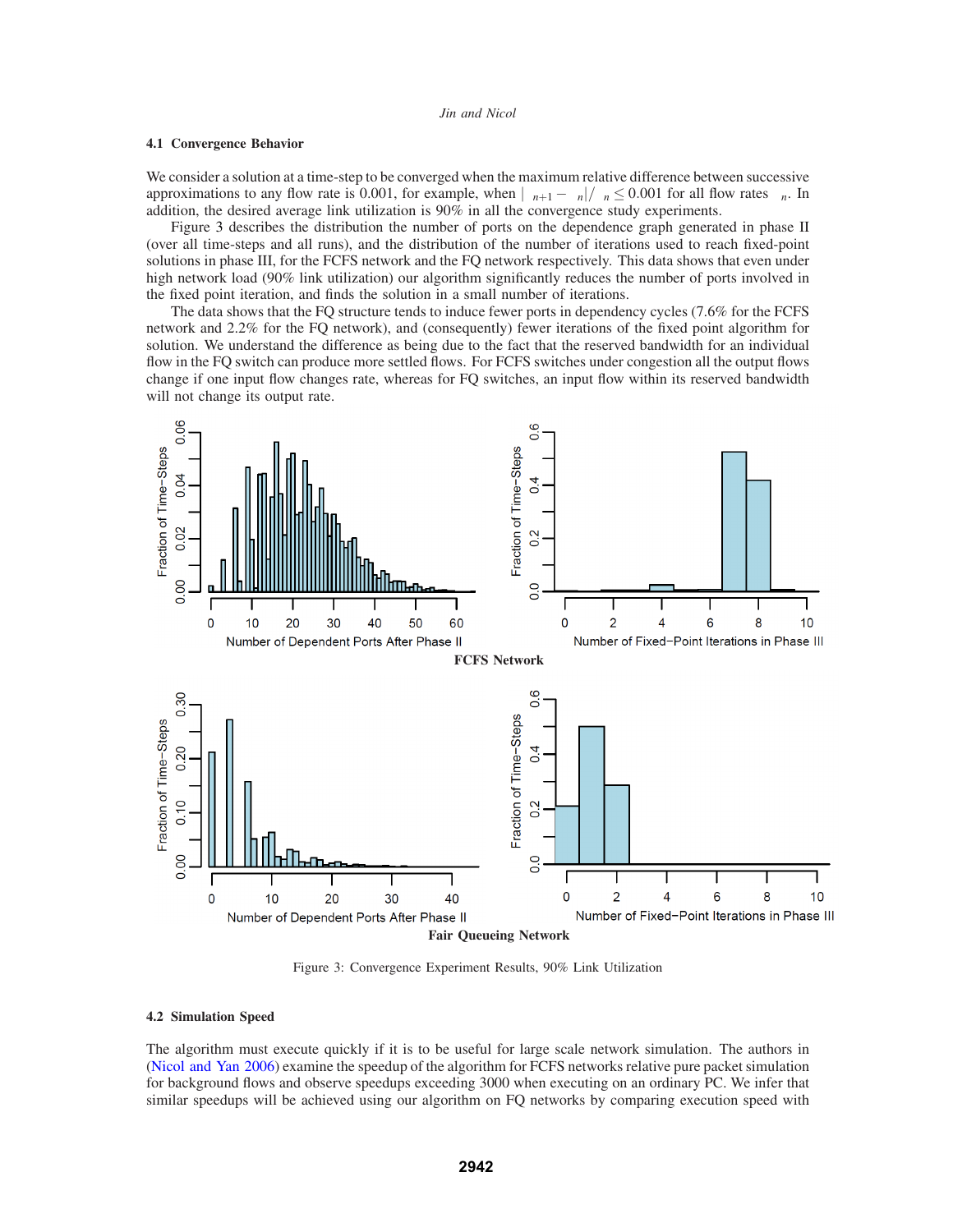FQ switches with execution speed on FCFS switches, under exactly the same topology and exactly the same traffic loads (varied from  $10\%$  to  $90\%$ ).

These experiments use the same topology as was used in the convergence experiments, and likewise the time-step is 1 simulation second. As before, for each load setting we executed 10 independent runs, each of 1000 simulation seconds. The average execution time per time-step of both switches as well as the corresponding standard derivations are presented in the upper portion of Figure 4 and the average time spent on each phase is also listed under link utilization 10% and 90% for comparison.

Each time-step advances the simulation clock by 1 second, while the total time required under both traffic loads, and both scheduling policies is less than 2 msec. Clearly on this sized model the background traffic calculation in no way threatens the ability to run the simulation faster than real time.

The lower portion of Figure 4 describes the difference in execution time between the topology with FCFS switches, and the topology with FQ switches. For each phase we measure the time required each run. We drive the FCFS model and the FQ model with exactly the same samples of traffic demand using synchronized random number streams, so each data point in the estimate is of coupled sampled paths. Here we see the higher overhead in FQ of phase I due to sorting input flows by rate, and related management. However, for all but the lightest load, the extra computational cost is more than accounted for by accelerated performance in phases 3 and 4, due to fewer unresolved ports, and flow values settling faster because of bandwidth reservations. Under very light load there are very few congested ports and so the additional overhead in FQ switches in phase 1 is not recovered from by improved performance later.

#### **4.3 Accuracy**

We also consider the accuracy of our approach when used as a background traffic generator, as compared to the pure packet-oriented approach. The idea is to study the properties of a small number of detailed packet-oriented UDP flows, while the background traffic is either packet based or flow based. Toward this end, we modify the topology used in the convergence simulation experiments by attaching a UDP server to each ingress node and a UDP client to each egress node. The background traffic is simulated with two different techniques: our time-stepped coarse-grained simulation and conventional packet-level simulation. We parametrically control the traffic parameters to cause the average background traffic load on a link to vary between experiments, from 10% to 90%. The PPBP traffic model is used to generate ingress traffic for each flow.

For every background traffic load, we simulate 10 experiments. In each experiment, a UDP client randomly picks a UDP server on any other end host. A UDP server's behavior can be modeled as an ON/OFF process: it uses UDP protocol to send a file of 70 Mbytes at the constant rate of 700 Mb/s, and after it finishes the transfer, it remains idle for an exponentially distributed period with a mean of 1 seconds; after the off period finishes, it sends another 70 Mbytes at the same rate, and the above process repeats until the simulation is over. Every experiment is simulated for 1000 seconds (in simulation time).

We compare the behavior of the UDP flows using different methods for background traffic generation on both the FCFS network and FQ network respectively. The experiments are coupled, in the sense that the same pattern of requests is simulated for the UDP flows in the two experiments that use different background flow generation, and furthermore, the background flow generation in the two experiments is driven by the same offered load. In this way, we ensure that on an experiment-by-experiment basis, we are comparing precisely the same context for measuring foreground UDP flows against different background generation techniques.

Figure 5(a) and 5(b) plot the sample mean and 95% confidence intervals of the delivered fraction of UDP traffic measured in 10 experiments. We see that the fraction of the delivered UDP traffic decreases with the link utilization in both cases due to congestion. The most important feature of the plots is that the mean of the delivered foreground traffic is close between two background flow generation techniques for both FCFS and FQ networks. The FQ network performs better than the FCFS network when the background traffic load is greater than 50%. The explanation here is that we have to approximate packet loss at a congested switches. The more heavily congested the network, the more heavily the approximation is exercised. That approximation is the cause of the error in the FCFS network; in the FQ network, when all the input flows, including the foreground flows, to a output port is higher than its reserved bandwidth, every flow simply gets its own reserved bandwidth, and therefore the packet loss approximation is quite accurate under high traffic load.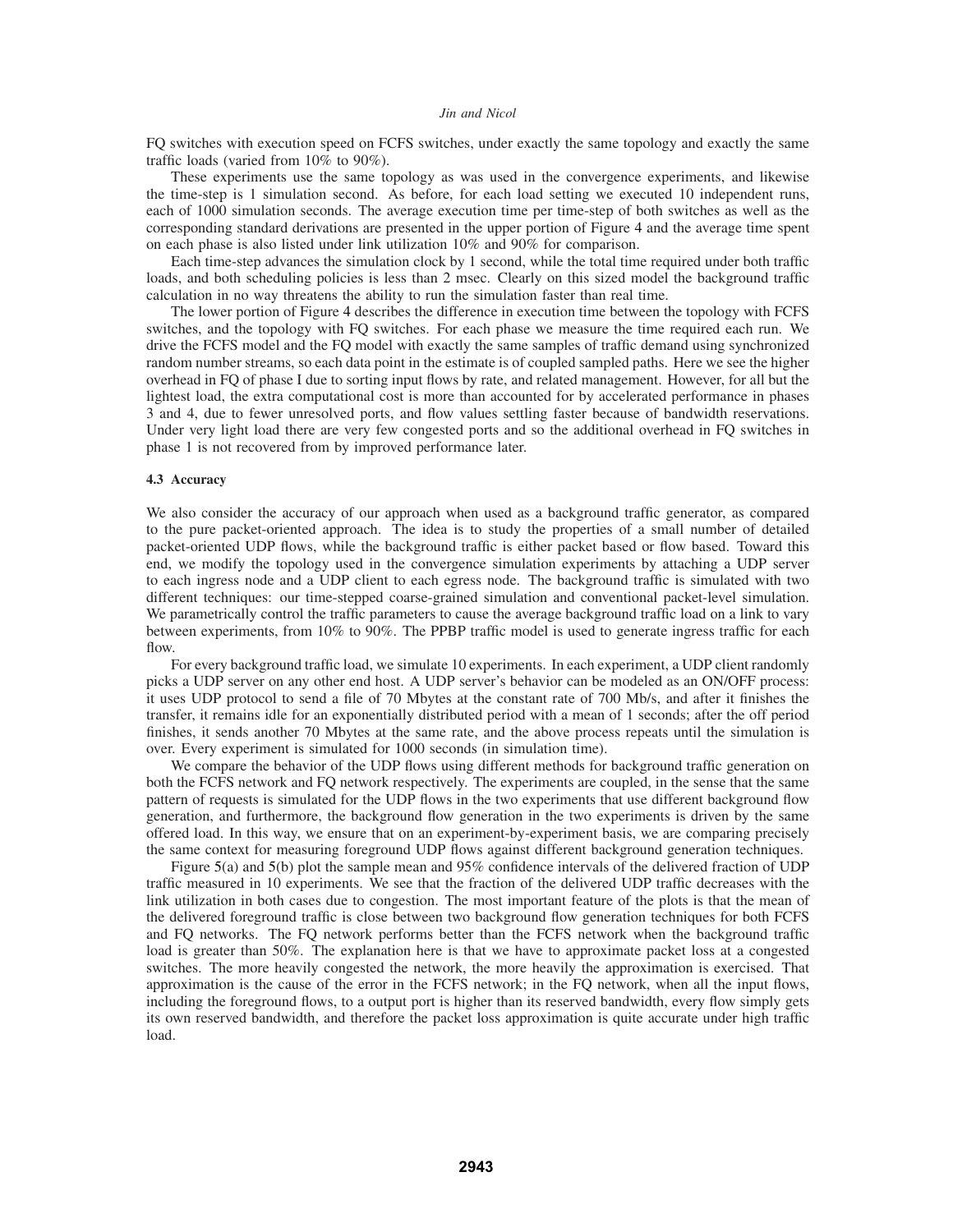*Jin and Nicol*



Impact of Scheduling Policy on Execution Time

Figure 4: Analysis of Execution Time

# **5 CONCLUSION**

This paper extends the early work on simulating network traffic flow at a coarse scale. The early model has a fundamental assumption that the network switches manage queueing using FCFS scheduling, and we expand the model to support fair queueing scheduler, which is widely used in the commercial switches today. The design of the model, such as the way multiple input flows share the bandwidth of an output port, the independent behavior among output ports and aggregation of flows having same input port - output port pair, are validated from the data collected on the real switches using our unique testbed. We also find that the model with fair queueing scheduler results in many fewer dependent ports and thus requires less fixed-point iterations than the model with FCFS scheduler, especially under high load traffic. The new model still runs extremely fast relative to packet-based flow simulation and the impact on foreground flow is still accurate enough for our purposes.

# **ACKNOWLEDGMENTS**

This material is based upon work supported by the Department of Energy under Award Number DE-OE0000097. This report was prepared as an account of work sponsored by an agency of the United States Government.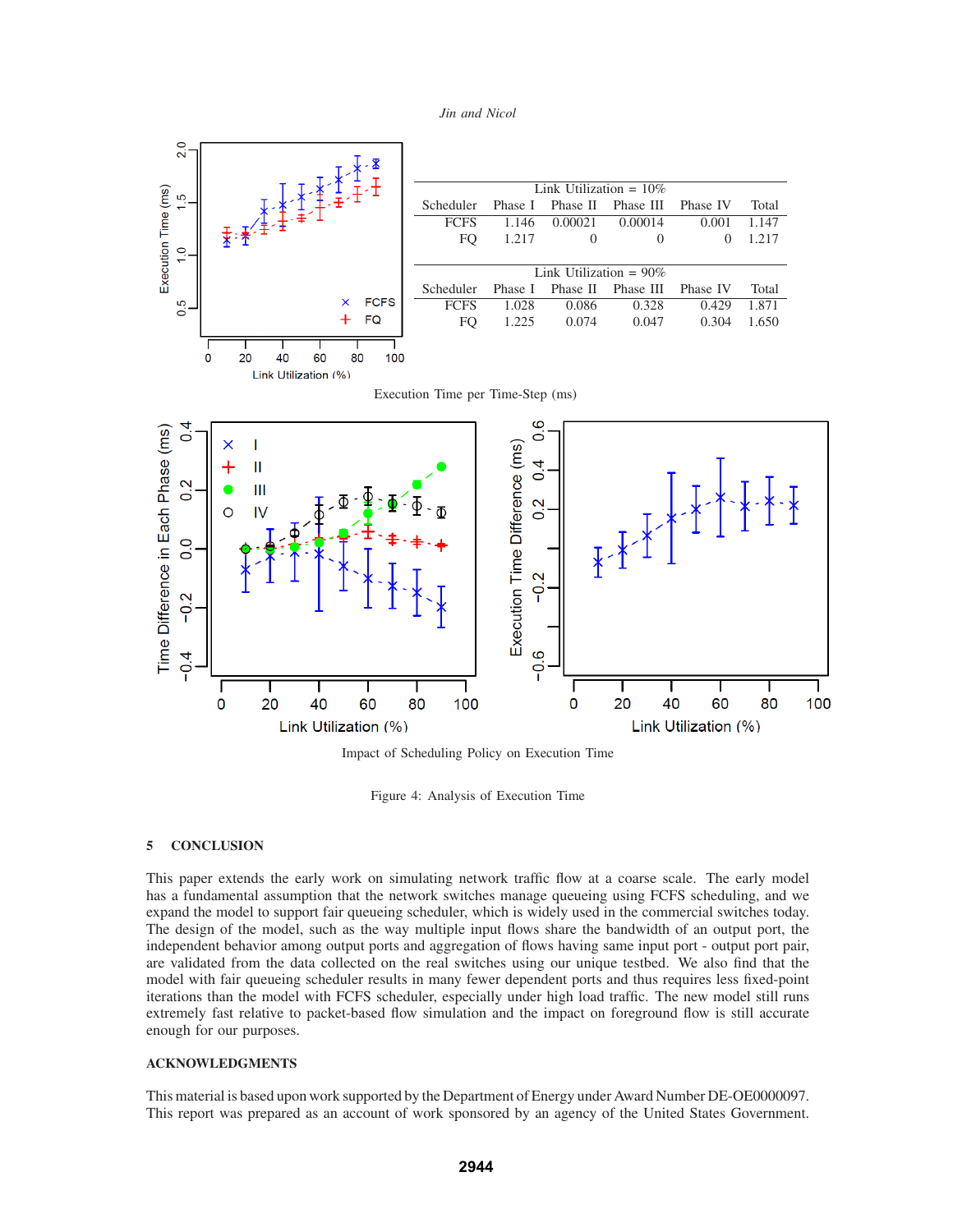

Figure 5: Delivered Fraction of Foreground UDP Traffic

Neither the United States Government nor any agency thereof, nor any of their employees, makes any warranty, express or implied, or assumes any legal liability or responsibility for the accuracy, completeness, or usefulness of any information, apparatus, product, or process disclosed, or represents that its use would not infringe privately owned rights. Reference herein to any specific commercial product, process, or service by trade name, trademark, manufacturer, or otherwise does not necessarily constitute or imply its endorsement, recommendation, or favoring by the United States Government or any agency thereof. The views and opinions of authors expressed herein do not necessarily state or reflect those of the United States Government or any agency thereof.

# **REFERENCES**

Covington, G., G. Gibb, J. Lockwood, and N. McKeown. 2009. A packet generator on the netfpga platform. In *IEEE Symposium on Field-Programmable Custom Computing Machines (FCCM)*.

Endace 2009. DAG network monitoring cards.

- Guo, C. 2001. SRR: An O(1) time complexity packet scheduler for flows in multi-service packet networks. In *SIGCOMM '01: Proceedings of the 2001 Conference on Applications, Technologies, Architectures, and Protocols for Computer Communications*, 211–222.
- Jin, D., D. Nicol, and M. Caesar. 2010. Efficient Gigabit Ethernet switch models for large scale simulation. In *PADS '10: Proceedings of the 24th Workshop on Principles of Advanced and Distributed Simulation*.
- Katevenis, M., S. Sidiropoulos, and C. Courcoubetis. 1991. Weighted round-robin cell multiplexing in a general-purpose ATM switch chip. *IEEE Journal on Selected Areas in Communications* 9 (8): 1265–1279.
- Nicol, D., and G. Yan. 2006. High-performance simulation of low-resolution network flows. *Simulation* 82 (1): 21.
- Stiliadis, D., and A. Varma. 1996. Design and analysis of frame-based fair queueing: A new traffic scheduling algorithm for packet-switched networks. *SIGMETRICS Performance Evaluation Review* 24 (1): 104–115.
- Watson, G., N. McKeown, and M. Casado. 2006. NetFPGA: A tool for network research and education. In *Workshop on Architecture Research using FPGA Platforms*.
- Zhang, L. 1991. VirtualClock: A new traffic control algorithm for packet-switched networks. *ACM Transactions on Computer Systems (TOCS)* 9 (2): 124.
- Zukerman, M., T. Neame, and R. Addie. 2003. Internet traffic modeling and future technology implications. In *IEEE INFOCOM 2003. Twenty-Second Annual Joint Conference of the IEEE Computer and Communications Societies*.